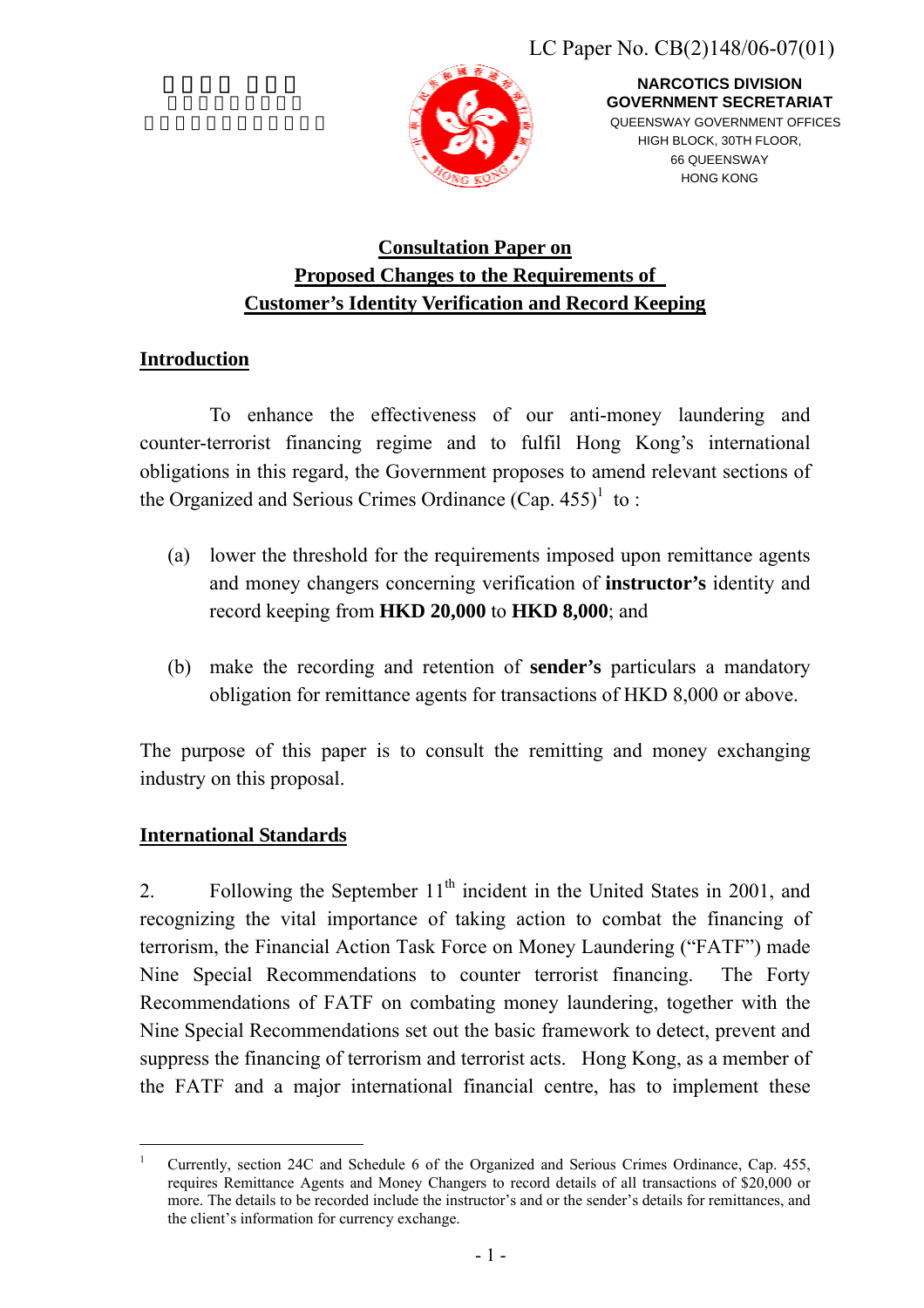recommendations in order to combat and prevent these transnational crimes effectively.

3. The proposal contained in this consultation paper seeks to implement Special Recommendation VII ("the Recommendation"). Detailed interpretation of the Recommendation can be found at [www.fatf-gafi.org.](http://www.fatf-gafi.org/) As far as remittance is concerned, the Recommendation essentially requires, by January 2007 :

- (a) the ordering financial institution to obtain and maintain the sender's identification details, and to verify the identity of the same for all cross border and domestic wire transfers;
- (b) the ordering financial institution to include the sender's identification details in the message or payment form accompanying the wire transfer for all cross border wire transfers; and
- (c) the recipient institution of cross border wire transfers to consider refusing to accept transfers that are not accompanied by sender's identification.

### **Consequence of not complying with the Recommendation**

4. As many overseas jurisdictions will implement the Recommendation by the deadline set by the FATF, if Hong Kong does not follow suit, the Hong Kong remittance agent may encounter problems in the operation of its business, in that overseas banks and counterparts may reject wire transfers sent by a Hong Kong remittance agent if the wire transfers are not accompanied by sender's information.

### **Approach to comply with the Recommendation**

5. Due to the potential threat posed by small wire transfers, FATF encourages its members to take measures to enable themselves to trace all transactions, regardless of the amount involved. Having considered the possible impact of requiring sender's information for all transactions (i.e. "zero-threshold") on the remittance agent industry, the government does not wish to adopt such an approach. FATF allows a threshold not higher than USD/EUR 1,000 to balance the risk of terrorists breaking down their transactions into smaller denominations on the one hand and the possible impact on the industry if a zero threshold approach is adopted on the other. In order to align with this international practice, we intend to lower the threshold requirement of verification of remittance instructor's and money changing client's identification and record keeping under section 24C of the Organized and Serious Crimes Ordinance from HKD 20,000 to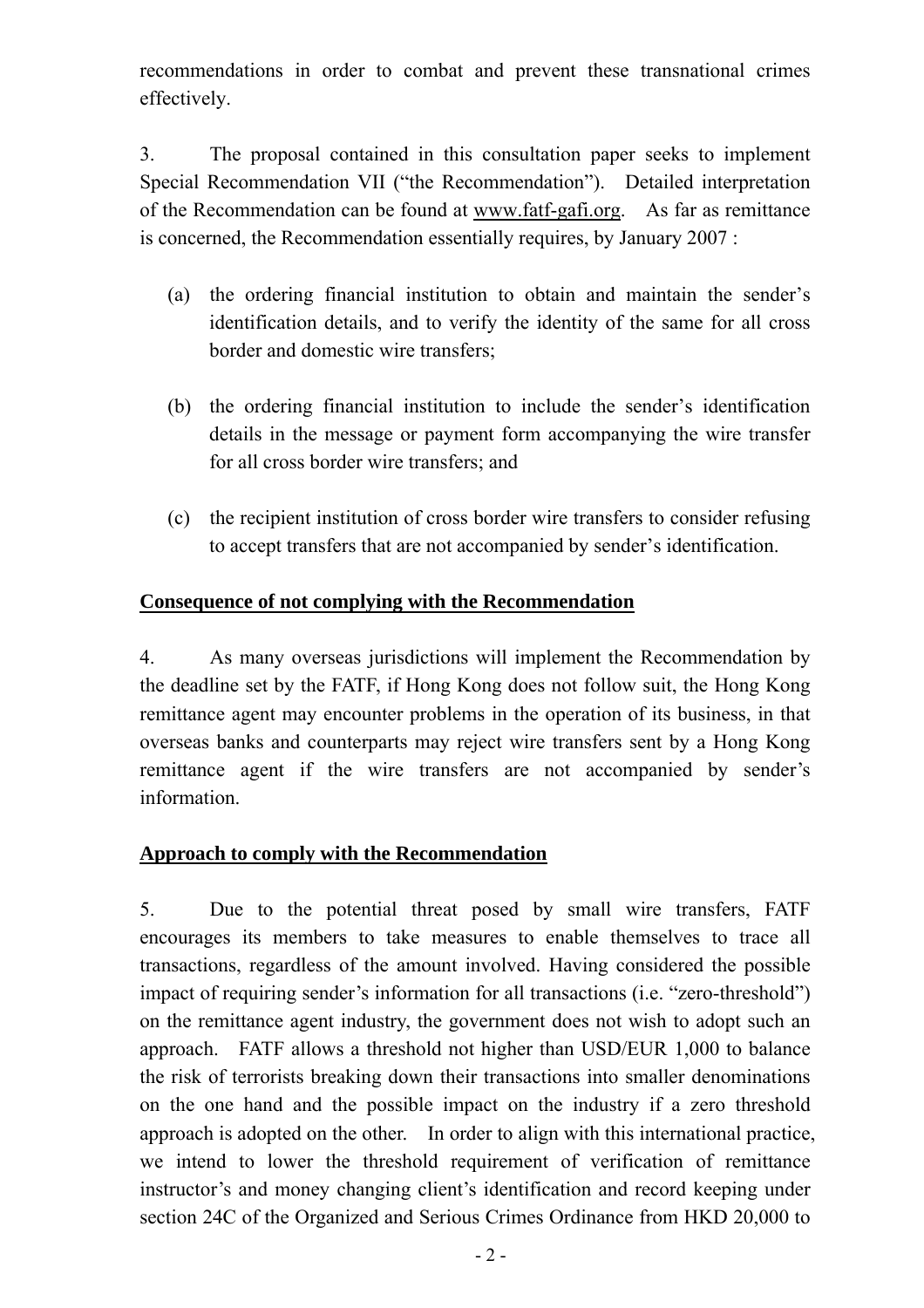HKD 8,000. No separate threshold is proposed for money changing activities to avoid possible confusion. This is in line with the existing legislation where a common threshold is applied to both remittance and money changing transactions.

6. Also, in order to minimize disruption to the operation of the remitting and money exchanging industry, we intend to adopt a step-by-step and pragmatic approach to the implementation of the Recommendation. This would involve :

- (a) implementing the requirement in **paragraph 3(a) only** at this stage so as to give the industry sufficient time to adapt to a lower threshold;
- (b) considering the implementation of requirements in paragraphs 3(b) and 3(c) by law at a later stage when the industry and the international community have accumulated sufficient experience as to how best to put them into practice; and
- (c) considering the implementation of other FATF Recommendations relating to remitting and money changing business.

7. Nonetheless, we strongly recommend remittance agents to implement requirements in paragraph 3(b) in their operations so as to facilitate smooth international transfer of funds, particularly to jurisdictions which might refuse to accept transfers not accompanied by sender's information.

### **Changes to the operation of remittance and money changing business**

- 8. There would be two slight changes
	- (a) The threshold would be lowered (from HKD 20,000 to HKD 8,000) for the requirements of verifying remittance instructor's or money changing clients identity and record keeping to apply; and
	- (b) When a remittance agent provides service of
		- (i) sending, or arranging for the sending of, money to a place outside Hong Kong; or
		- (ii) arranging for the receipt of money in a place outside Hong Kong,

he/she would be required to record and retain the particulars of the sender and the instructor if the instructor is not the sender. This would facilitate the transmission of funds to clients in receiving jurisdictions which require the provision of the sender's and instructor's information.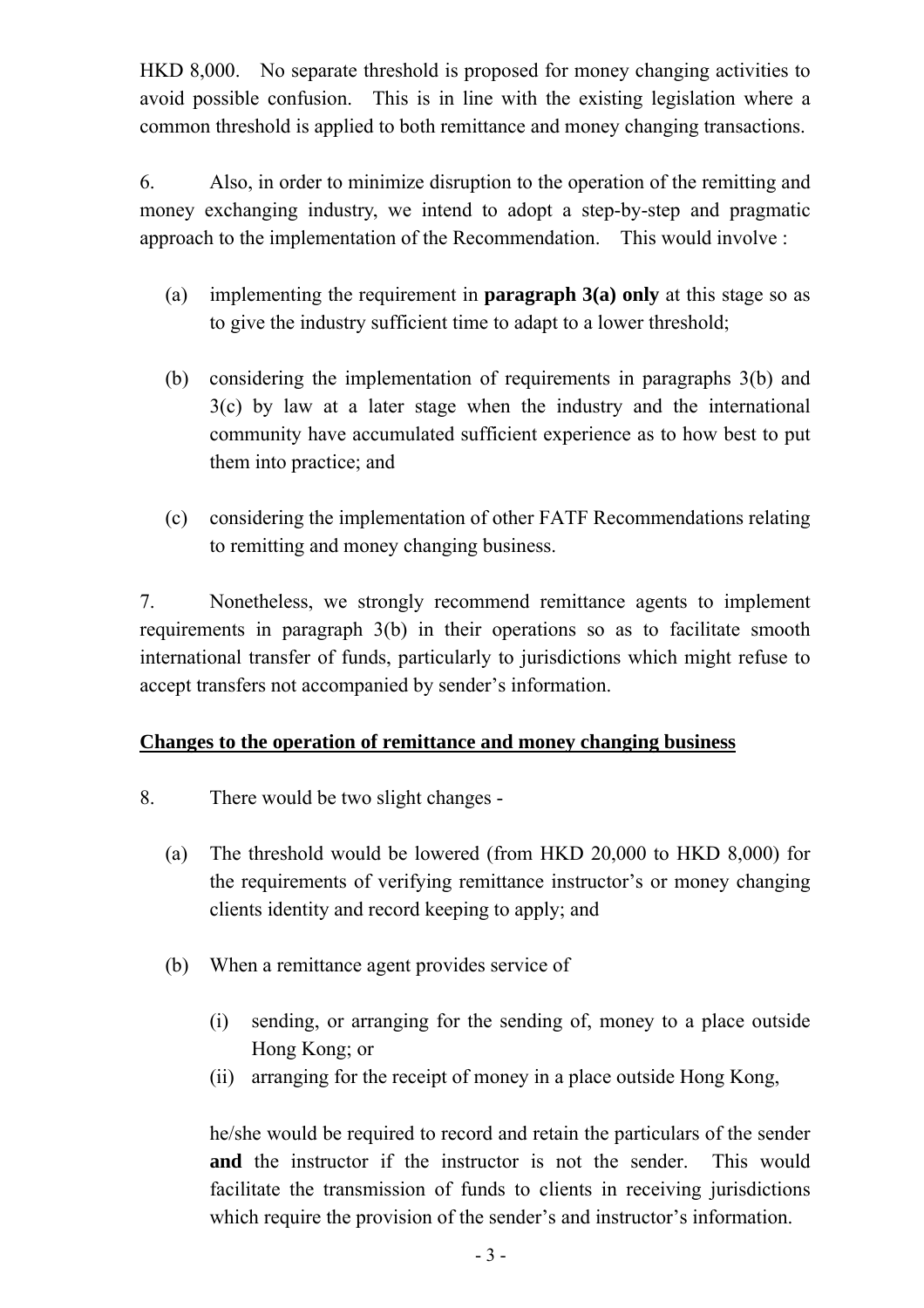9. Remittance agents and money changers play an important role in the financial system. Your effort in reporting suspicious transactions has given the Hong Kong Joint Financial Intelligence Unit valuable information in combating money laundering and terrorist financing. Though the changes might involve some additional operational cost to your business, your contribution will help safeguard the reputation of Hong Kong and minimize the risk of your business being exploited by criminals and terrorists.

### **Other relevant information**

10. The Hong Kong Monetary Authority is consulting with banks in Hong Kong. It is anticipated that the requirements of the Recommendation will be implemented by the banking industry in January 2007.

## **Your views**

11. The Government wishes to seek the views and comments of the remittance agents and money changers on the proposal set out in this consultation paper. Please complete the attached questionnaire together with your views and return it to the Narcotics Division by mail, facsimile or e-mail before **20th November 2006**.

| Address:       | <b>Narcotics Division</b>    |  |  |
|----------------|------------------------------|--|--|
|                | <b>Security Bureau</b>       |  |  |
|                | Queensway Government Offices |  |  |
|                | High Block, 30/F,            |  |  |
|                | 66 Queensway, Hong Kong      |  |  |
| $\text{Fax}$ . | (852) 2810 1790              |  |  |

Email: ndeng@sb.gov.hk

Narcotics Division Security Bureau Hong Kong Special Administrative Region October 2006